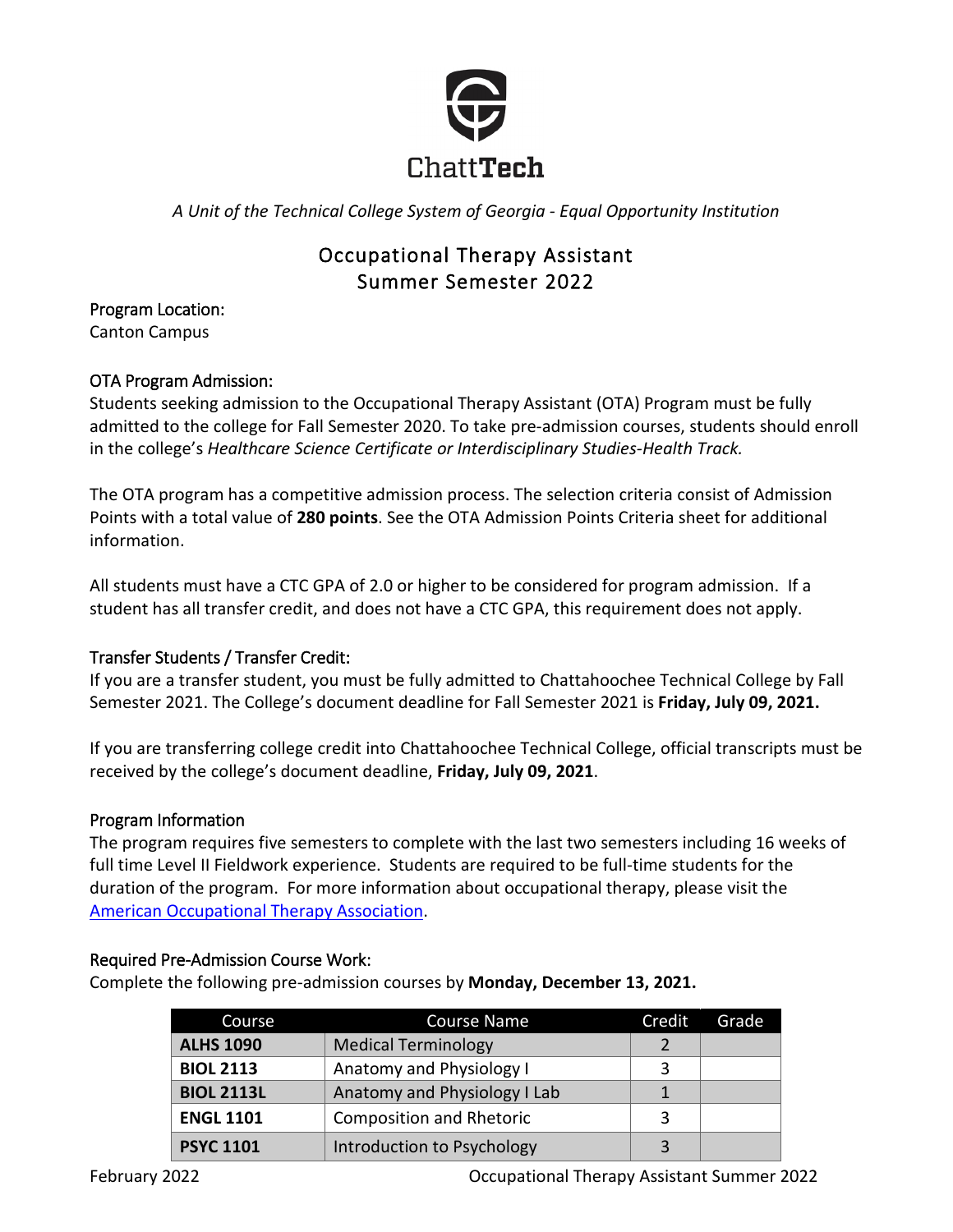## Additional Required Courses:

The following pre-admission courses must be completed, or transferred into CTC's Banner system by **Monday, May 09, 2022** with a grade of "C" or higher:

| Course                     | <b>Course Name</b>                                                  | Credit | Grade |
|----------------------------|---------------------------------------------------------------------|--------|-------|
| <b>BIOL 2114</b>           | Anatomy and Physiology II                                           | 3      |       |
| <b>BIOL 2114L</b>          | Anatomy and Physiology II Lab                                       | 1      |       |
| <b>Humanities Elective</b> | ARTS 1101, ENGL 2130, ENGL 2110,<br>HUMN 1101, MUSC 1101, THEA 1101 | 3      |       |
| <b>MATH 1111</b>           | College Algebra                                                     | 3      |       |
| <b>SPCH 1101</b>           | <b>Public Speaking</b>                                              |        |       |
| or                         | or                                                                  | 3      |       |
| <b>COMM 1100</b>           | <b>Human Communication</b>                                          |        |       |

## Course Attempts and Point Calculations:

Students are allowed two attempts in the Anatomy and Physiology I and Anatomy and Physiology II courses that will be awarded as admission points. Should a student attempt these classes more than twice, only the first two attempts will be considered when calculating admission points.

## ATI TEAS (Version 6):

Take the ATI TEAS by **Friday, December 3, 2021** and achieve a **minimum total adjusted score of 64**. A student may take the ATI TEAS two (2) times in a calendar year and must wait a minimum of 30 calendar days in between attempts. The ATI TEAS score is valid for five years.

The ATI TEAS is a standardized test that measures the student's ability in math, reading, grammar and science. A study guide and practice test can be purchased at  $ATI$ . The ATI TEAS is available through the Chattahoochee Technical College'[s Testing Center.](http://www.chattahoocheetech.edu/ati-teas/)

#### Application Session:

All students must attend a Virtual Occupation Therapy Assistant Application Session to complete a program application. Program Applications are only given out at the Application Sessions. A schedule of OTA Application Sessions will be posted on the OTA webpage in the Fall 2020 semester.

# Optional Volunteer or Observation Hours:

All hours must be submitted on or before **Monday, December 13, 2021 by 4:00 P.M.** in order to receive extra points. Volunteer or observation hours received after this date and time will not be accepted. Volunteer hours may consist of any combination of volunteer/observation hours as follows:

Option 1: Document awareness of the job requirements of an Occupational Therapy Assistant through volunteer occupational therapy observation and/or as an occupational therapy aide for a minimum of 20 hours in one of the following types of settings: Skilled Nursing Facility (SNF), Inpatient Rehabilitation Facility, Acute Care Hospital, or Public School System.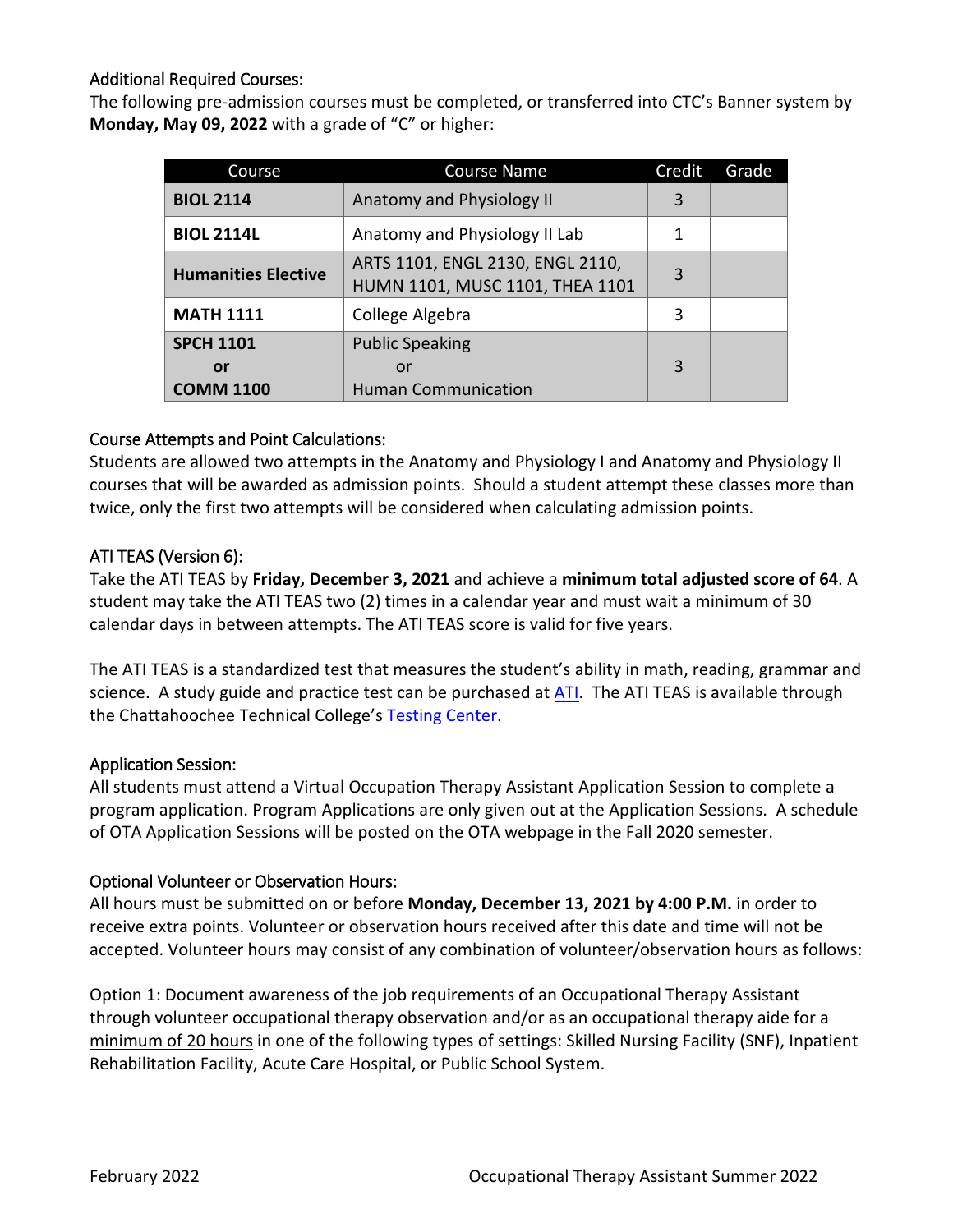Please note: hours must be direct patient observation under the supervision of an Occupational Therapist or Occupational Therapy Assistant (cannot be clerical work in a facility). In addition, observation hours cannot be completed in an outpatient setting.

Each clinical observation site or should be provided with a Documentation of Occupational Therapy Observation Form (found on the CTC OTA Program web page). Student should verify number of hours documented/setting and second page of form should be completed by the supervising OT/OTA. The supervising OT/OTA should be provided with an envelope in which to place the form and the seal MUST then be signed by him/her in order to be valid (forms delivered in envelopes with unsigned seals will NOT be accepted). The observation form can be mailed or delivered to the following address:

Chattahoochee Technical College Health Sciences Office 5198 Ross Road Acworth, GA 30102

Option 2: Document awareness of the requirements of an Occupational Therapy Assistant through volunteer experiences with members of the community with conditions or injuries commonly encountered when working in the field of OT for a minimum of 20 hours of direct encounter experience (cannot be clerical work, or supporting other volunteers). In addition, volunteer hours cannot be completed by performing physical activities such as a run, walk, jump roping, or dancing as a means of fundraising.

Each volunteer site or should be provided with a Documentation of Occupational Therapy Observation/Volunteer Form (found on the CTC OTA Program web page). Student should verify number of hours documented/setting and second page of form should be completed by the supervising Volunteer Coordinator or Organization Administrator. The supervising staff member should be provided with an envelope in which to place the form and the seal MUST then be signed by him/her in order to be valid (forms delivered in envelopes with unsigned seals will NOT be accepted). The observation form can be mailed or delivered to the following address:

Chattahoochee Technical College Health Sciences Office 5198 Ross Road Acworth, GA 30102

# Final Class Selection:

Final class selection is based upon the total number of Admission Points**.** The students with the highest point value will be accepted into the program.